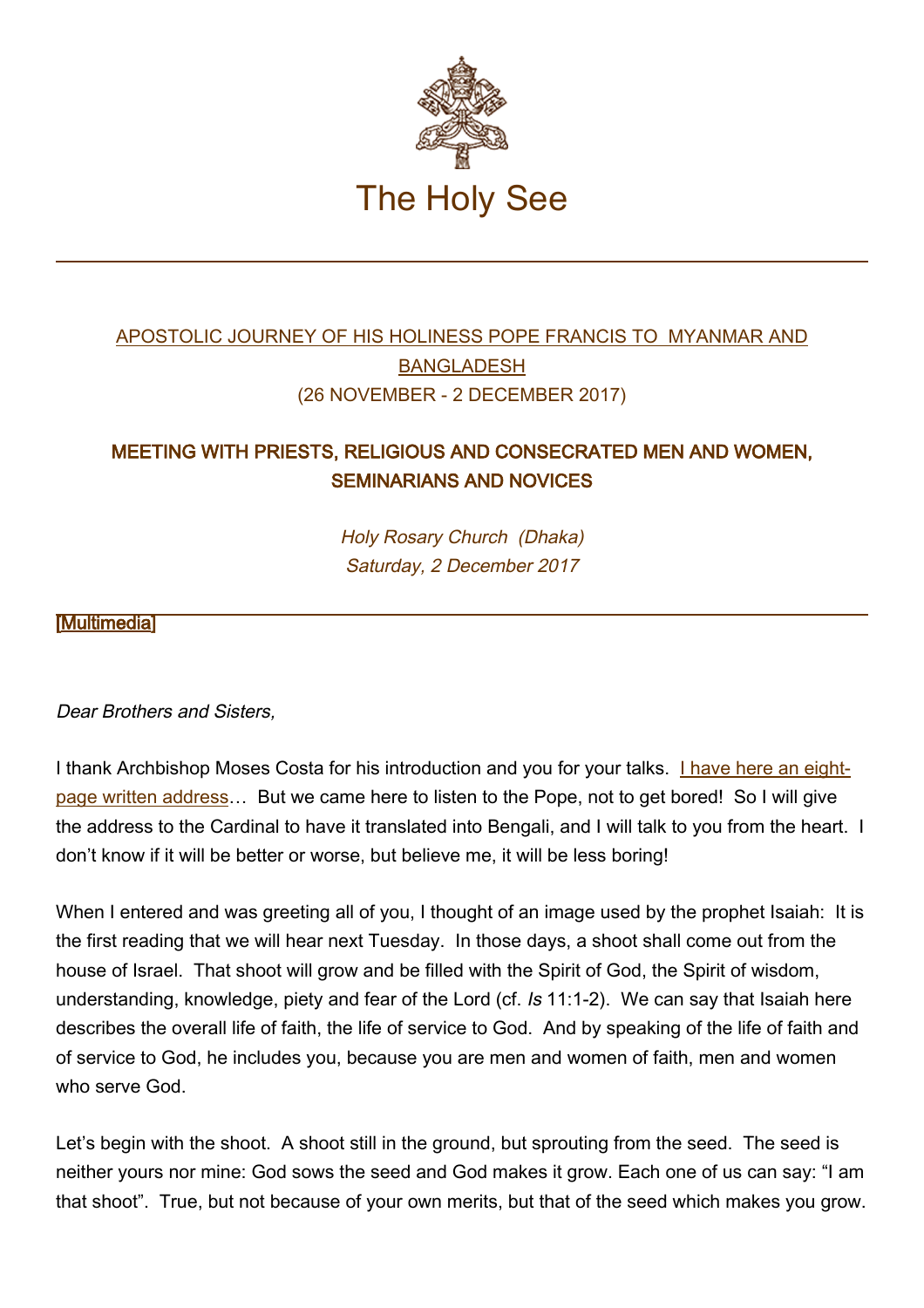What do I have to do? Water that seed! So that it can grow into that spiritual fullness. That is what you have to give as your witness.

How can we water the seed? By caring for it. By caring for the seed and caring for the shoot that begins to sprout! By caring for the vocation that we have received. As we care for a child, as we care for a sick person, as we care for an elderly person. A vocation is cared for by human tenderness. If in our communities, in our presbyterates, this dimension of human tenderness is lacking, the shoot stays small, it doesn't grow, and it can even wither. Caring tenderly. Because each brother of the presbyterate, each brother of the episcopal conference, each brother and sister of my religious community, each brother seminarian is a seed of God. And God looks upon that seed with a father's tender love.

True, at night the enemy can steal in and sow other seed, and there is the risk that the good seed will be choked by the bad. How ugly are those weeds in our presbyterates... How ugly are those weeds in our Episcopal Conferences... How ugly are those weeds in our religious communities and seminaries. We need to care for the shoot, the shoot of the good seed, and to watch how it grows. To keep seeing how it distinguishes itself from the bad seed and the weeds.

One of you – I think it was Marcelius – spoke of "discerning every day how my vocation is growing". Caring means discerning. Realizing that as the plant grows, if it goes in one direction, it grows well; if instead it goes in another direction, it grows poorly. And considering whether it is growing badly, or if there are groups or individuals or situations that threaten its growth. Discerning. We can only discern when we have a heart that prays. Praying. Caring means praying. It means asking the sower of the seed to teach me how to water it. And if I am troubled, or dozing off, asking him to water it a little for me. Praying means asking the Lord to take care of us. To give us the tender love that we must give to others. This is the first idea that I would like to share with you: the idea of *caring for the seed*, so that the shoot will grow to the fullness of the wisdom of God. To care for it attentively, with prayer, with discernment. To care for it with tender love. Because that is how God cares for us: with a Father's care.

The second thought that comes to me is that in this garden of the kingdom of God there is more than one shoot: there are thousands and thousands of shoots. All of us are shoots. It is not easy to be a community. It is not easy. Human passions, faults and limitations always threaten community life. They threaten peace. The community of consecrated life, the community of the seminary, the community of the presbyterate and the community of the Episcopal Conference need to be able to defend themselves from all kinds of division. Yesterday we thanked God for the example that Bangladesh has been able to give in the area of interreligious dialogue. One of the speakers quoted a phrase of Cardinal Tauran, who said that Bangladesh is the best example of harmony in interreligious dialogue [applause]. This applause is for Cardinal Tauran. If we said that yesterday about interreligious dialogue, are we going to do otherwise within our own faith, our Catholic confession, our communities? Here too, Bangladesh must be an example of harmony!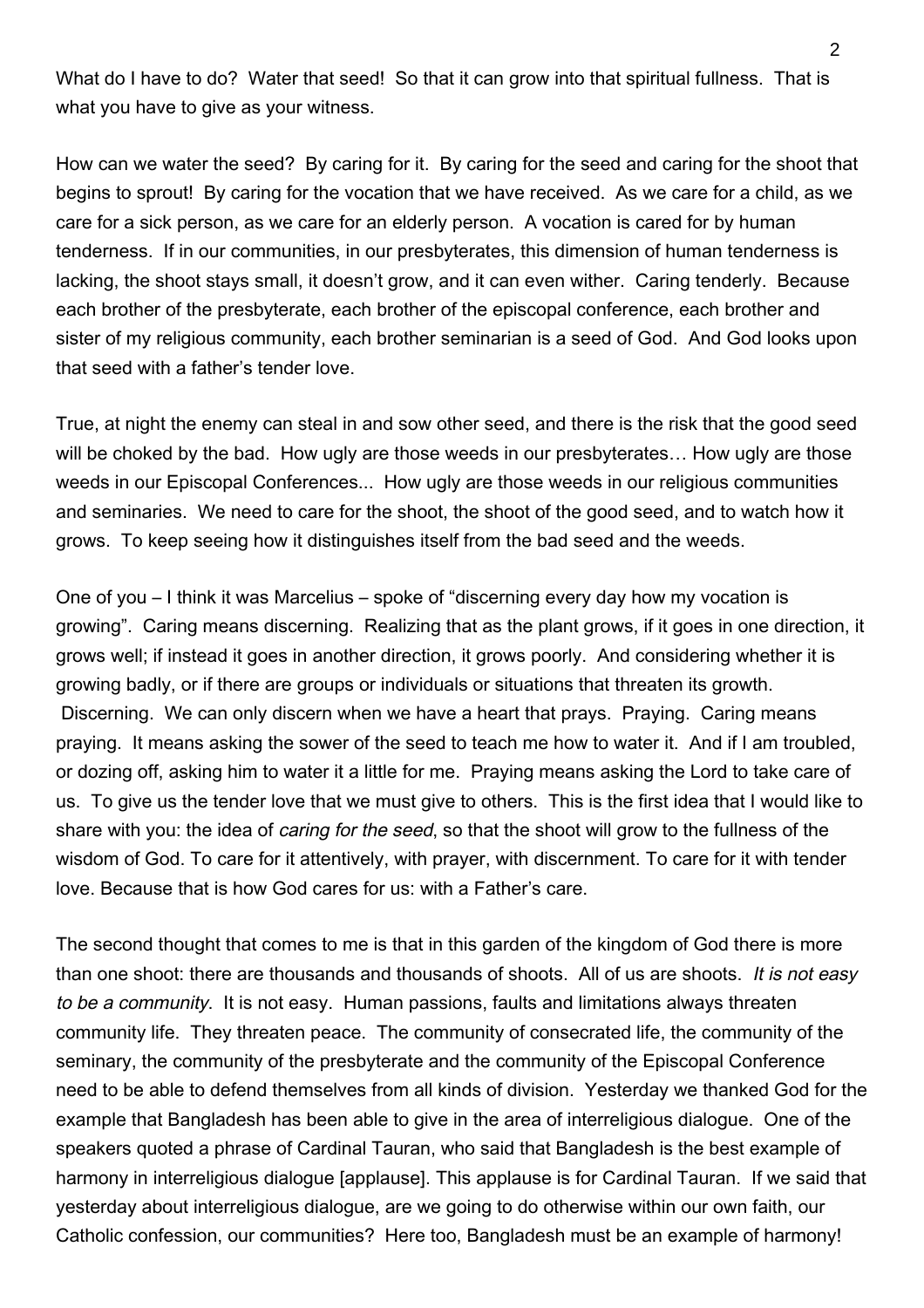There are many enemies of harmony, many indeed. I always like to mention one, which can suffice as an example. Maybe someone can criticize me for saying the same thing over and over, but for me it is essential. The enemy of harmony in a religious community, a presbyterate, an episcopate and a seminary is the spirit of gossip. This is not something I invented: two thousand years ago, a certain James spoke about it in a letter that he wrote to the Church. The tongue, my brothers and sisters, the tongue. What destroys a community is speaking ill of others. Dwelling on the faults of others. Not speaking to the person, but saying things to others and thus creating an environment of distrust, an environment of suspicion, an environment in which there is no peace, but division. There is one image I like to use in describing the spirit of gossip. It is terrorism. Yes, terrorism, because those who speak ill of others do not do so publicly. The terrorist does not say publicly: "I'm a terrorist". And those who speak ill others, do so in secret: they speak to someone, throw the bomb and off they go. And the bomb wreaks havoc. And the bombthrower goes off serenely to throw another bomb. Dear sister, dear brother, when you want to speak ill of another person, bite your tongue! Most probably, it will swell up, but you will not wrong your brother or your sister.

The spirit of division. How many times in Saint Paul's letters do we read of the sorrow that Paul felt when this spirit entered the Church. Certainly, you can ask me: "But, Father, if I see a fault in a brother or sister, and I want to correct it, or tell them about it, but I can't throw a bomb… then what can I do?" You can do two things: do not forget them. The first, if it is possible – since it isn't always possible – is to tell that person, face-to-face. Jesus gives us this advice. True enough, someone can say to me: "No, it can't be done, Father, because he or she is a complicated person". Complicated, just like you! Well then, it can be that, for the sake of prudence, it won't help. Second principle: if you can't say it to the person, say it to someone who can do something about it, but do so privately, with charity. How many communities – and I'm not repeating hearsay, I'm talking about what I've seen – how many communities have I seen destroyed by the spirit of gossip! Please, bite your tongue in time!

The third thing I wanted to say – at least it is not so boring… You'll get the boring stuff there in the written text – is to try to have, to ask for and to have, a *spirit of joy*. Without joy, we cannot serve God. I ask each of you – but answer me silently, not out loud: "How is your joy going?" I assure you that it is truly sad to meet priests, consecrated men or women, seminarians, bishops who are bitter, gloomy. They make you want to ask: "What did you have with your breakfast this morning… vinegar?" Sourpusses. That bitterness of heart, when the bad seed comes and says: "Ah, look, look whom they made a Superior, whom they made a bishop... And they overlooked me!" There is no joy there. Saint Teresa - the big one – has a saying, and it is a curse. She says it to her nuns: "Woe to the nun who says: They did me an injustice!" When she would meet a Sister who grumbled because "They didn't give me what they should have", or "They didn't promote me", "They didn't make me prioress", or some such thing. Woe to that nun, she is on the wrong road.

Joy. Joy also at times of difficulty. A joy that, if it cannot be a smile because the pain is so great,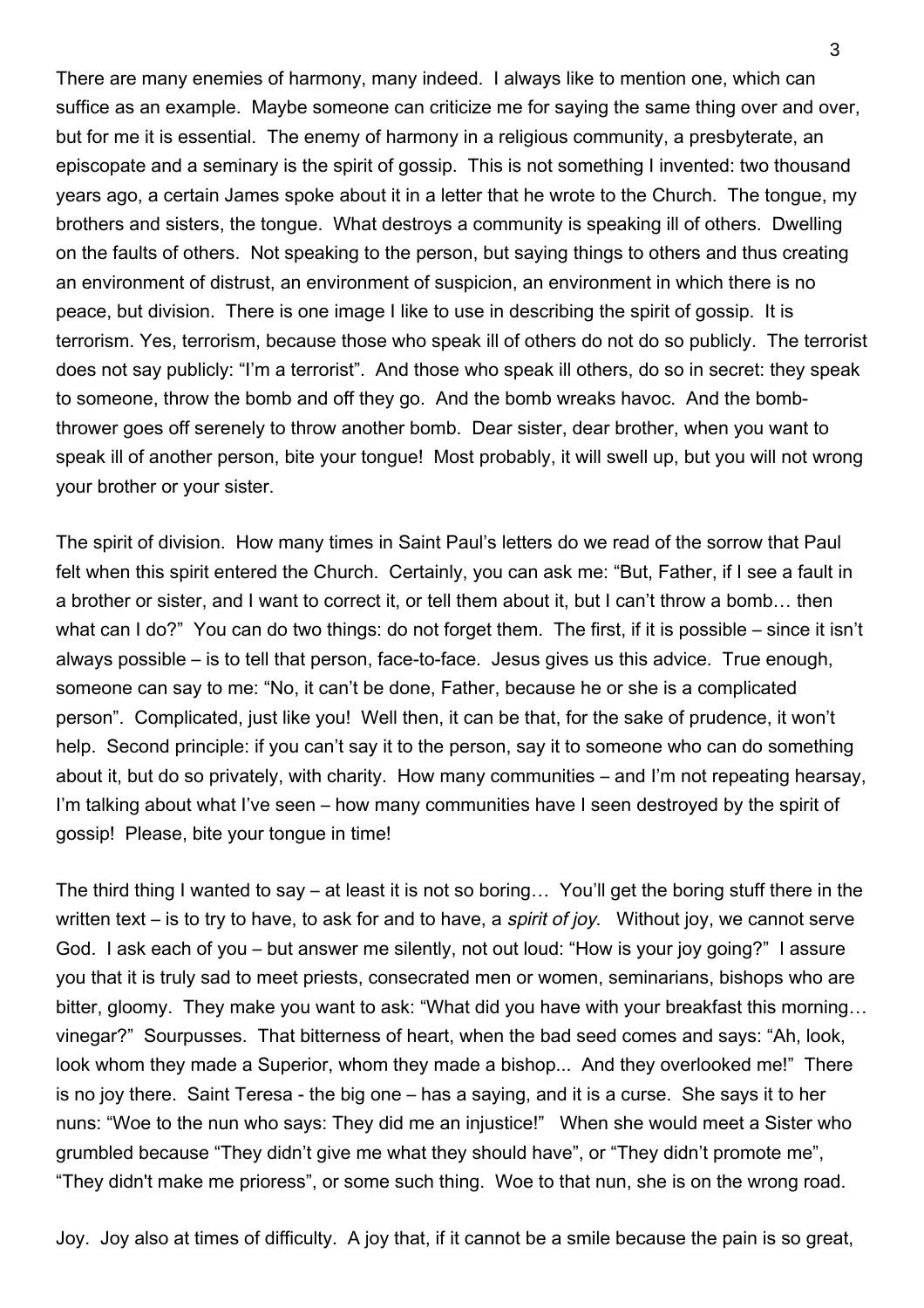is peace. I think of the scene of the other Teresa – the little one – Theresa of the Child Jesus. Every evening she had to walk to the refectory with an old, unpleasant, irritable and sick nun, poor thing, who complained about everything. And if Theresa touched her anywhere, the other nun would say: "No, that hurts!" One evening, as she was walking with her through the cloister, from a nearby house she heard the music of a party, the music of people who were having a good time, good people, as she too had done and seen her sisters doing. She imagined the people dancing and she thought: "This is my great joy, and I would not change it for any other". Even when there are problems or difficulties in the community – having at times to put up with a Superior who is a bit odd – at those times, to be able to say: "I am happy, Lord. I am happy". That was what Saint Alberto Hurtado used to say.

Heartfelt joy. Believe me, I am deeply touched when I meet elderly priests, bishops or sisters who have lived life to the full. Their eyes are indescribable, so full of joy and peace. Others, who have not lived their life that way, well, God is good, God will take care of them, but they lack that twinkle in the eye that you see in those whose lives were filled with joy. Try to look for this – it is particularly evident in women – try to look for this in the elderly Sisters, in those Sisters who spent their entire life in service, with great joy and peace. They have mischievous, twinkling eyes… Because they have the wisdom of the Holy Spirit.

The little shoot, in these elderly men and women, has become the fullness of the seven gifts of the Holy Spirit. Reflect on this next Tuesday, when you hear the reading of the Mass, and ask yourself: Am I caring for the shoot? Am I watering the shoot, am I caring for the shoot in others? Do I see the danger of becoming a terrorist, and so do I make every effort never to speak ill of others and to be open to the gift of joy?

I pray for all of you that, like good wine, life will age you fully and that your eyes will shine with mischief, joy and the fullness of the Holy Spirit.

Pray for me, as I pray for you.

### <span id="page-3-0"></span>ADDRESS OF THE HOLY FATHER

#### Dear Brothers and Sisters,

I am very happy to be with you! I thank Archbishop Moses [Costa] for his warm greeting in your name. I especially thank those who offered testimonies and shared with us their love for God. I also express my gratitude to Father Mintu [Palma] for composing the prayer that we will shortly recite to Our Lady. As the Successor of Peter it is my task to confirm you in faith. But I want you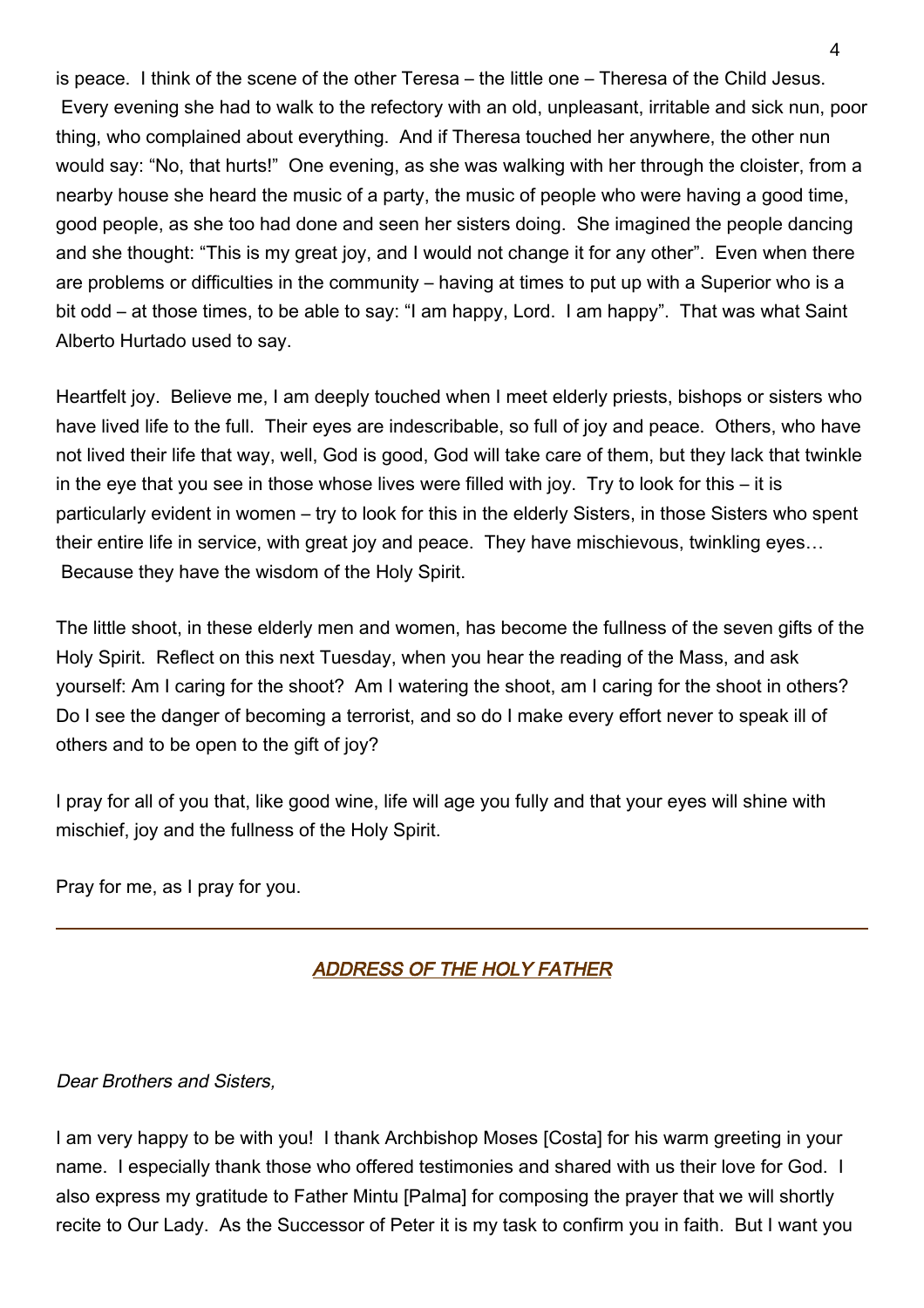to know that, through your words and presence here today, you also confirm me in faith and bring me great joy.

The Catholic community in Bangladesh is small. But you are like the mustard seed that God brings to fruition in his own time. I rejoice to see how this seed is growing and to witness firsthand the deep faith which God has given you (cf. Mt 13:31-32). I think of the dedicated and faithful missionaries who planted and tended this seed of faith for almost five hundred years. I will shortly visit the cemetery here and pray for these men and women who so generously served this local Church. As I look out among you, I see missionaries who continue this holy work. I also see many vocations born in this land; they are a sign of the graces with which God is blessing your land. I am particularly pleased by the presence, and the prayers, of the cloistered nuns among us.

It is good that our meeting takes place in this ancient Church of the Holy Rosary. The rosary is a beautiful meditation on the mysteries of faith that are the lifeblood of the Church and a prayer that shapes our spiritual lives and our apostolic service. Whether we are priests, religious, consecrated men or women, seminarians or novices, the prayer of the rosary inspires us, in union with Mary, to give our lives completely to Christ. It invites us to share in Mary's *attentiveness* to God at the annunciation, Christ's *compassion* for all humanity as he hangs upon the cross, and the Church's rejoicing as she receives the Risen Lord's gift of the Holy Spirit.

Mary's attentiveness. In all of history, has there ever been anyone as attentive as Mary was at the annunciation? God prepared her for that moment and she responded in love and trust. So too the Lord has prepared us and called each of us by name. Responding to that call is a lifelong process. Every day we have to learn to be more attentive to the Lord in prayer, meditating on his word and seeking to discern his will. I know that your pastoral work and your apostolates demand much of you, and that your days are often long and leave you tired. But we cannot bear Christ's name, or share in his mission, unless we remain first and foremost men and women rooted in love, fired by love, through a personal encounter with Jesus in the Eucharist and the words of sacred Scripture. Father Abel, you reminded us of this when you spoke of the importance of fostering an intimate relationship with Jesus, for there we experience his mercy and find renewed strength for our service to others.

Attentiveness to the Lord allows us to see the world through his eyes and thus to become more sensitive to the needs of those whom we serve. We begin to understand their hopes and joys, fears and burdens, we see more clearly the many talents, charisms and gifts they bring to the building up of the Church in faith and holiness. Brother Lawrence, when you spoke of your ashram, you helped us to see the importance of assisting people to satisfy their spiritual thirst. May all of you, in the great variety of your apostolates, be a source of spiritual refreshment and inspiration to those you serve, and enable them to share their gifts ever more fully with one another in advancing the mission of the Church.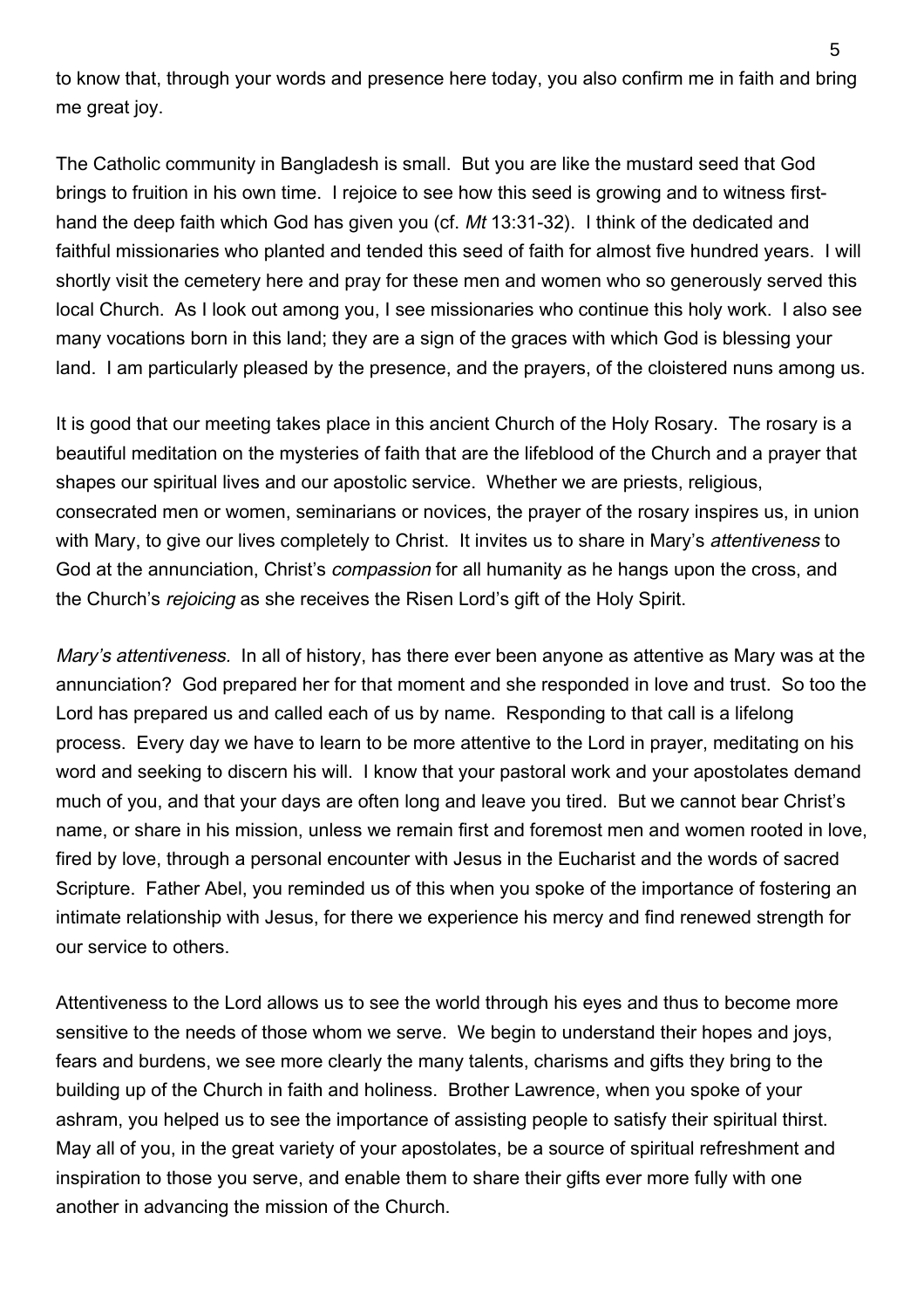Christ's compassion. The rosary draws us into a meditation on the passion and death of Jesus. By entering more deeply into these sorrowful mysteries, we come to know their saving power and are confirmed in our call to share it by our lives of com-passion and self-giving. Priesthood and religious life are not a career. They are not a vehicle for personal advancement. They are a service, a share in Christ's own sacrificial love for his flock. By conforming ourselves daily to that we love, we come to appreciate that our lives are not our own. It is no longer we who live, but Christ who lives in us (cf. Gal 2:20).

We embody this compassion by accompanying people, especially in their moments of suffering and trial, helping them to find Jesus. Father Franco, thank you for drawing this to the fore – each of us is called to be a missionary, bringing Christ's mercy and love to all, especially those on the peripheries of our society. I am especially grateful for the many ways in which so many of you are engaged in the areas of social outreach, health care and education, serving the needs of your local communities and of the many migrants and refugees coming to your country. Your service to the wider community, in particular to those most in need, is a precious service to the building of a culture of encounter and solidarity.

The Church's rejoicing. Lastly, the rosary fills us with joy in Christ's triumph over death, his ascension to the right hand of the Father and the outpouring of the Holy Spirit upon our world. The whole of our ministry is directed to proclaiming the joy of the Gospel. In our lives and apostolates, we are all too aware of the problems of the world and the sufferings of humanity, but we never lose confidence in the power of Christ's love to prevail over evil and the Prince of Lies who tries to deceive us. Never be discouraged by your own failures or by the challenges of ministry. If you remain attentive to the Lord in prayer and persevere in offering Christ's compassion to your brothers and sisters, then the Lord will surely fill your hearts with the comforting joy of his Holy Spirit.

Sister Mary Chandra, you shared with us the joy that flows from your religious vocation and the charism of your religious congregation. Marcelius, you too spoke of the love you and your fellow seminarians have for your vocation to be priests. Both of you reminded us that we are all asked daily to renew and deepen our joy in the Lord by striving to imitate him ever more fully. In the beginning, this may seem daunting, but it is fills our hearts with spiritual joy. For each day becomes an opportunity to begin again, to respond anew to the Lord. Never lose heart, for the Lord's patience is for our salvation (cf. 2 Pet 3:15)! Rejoice in the Lord always!

Dear brothers and sisters, I thank you for your fidelity in serving Christ and his Church through the gift of your lives. I assure all of you of my prayers, as I ask you to pray for me. Let us now turn to Our Lady, Queen of the Most Holy Rosary, asking that she may obtain for all of us the grace to grow in holiness and to be ever more joyful witnesses of the power of the Gospel to bring healing, reconciliation and peace to our world.